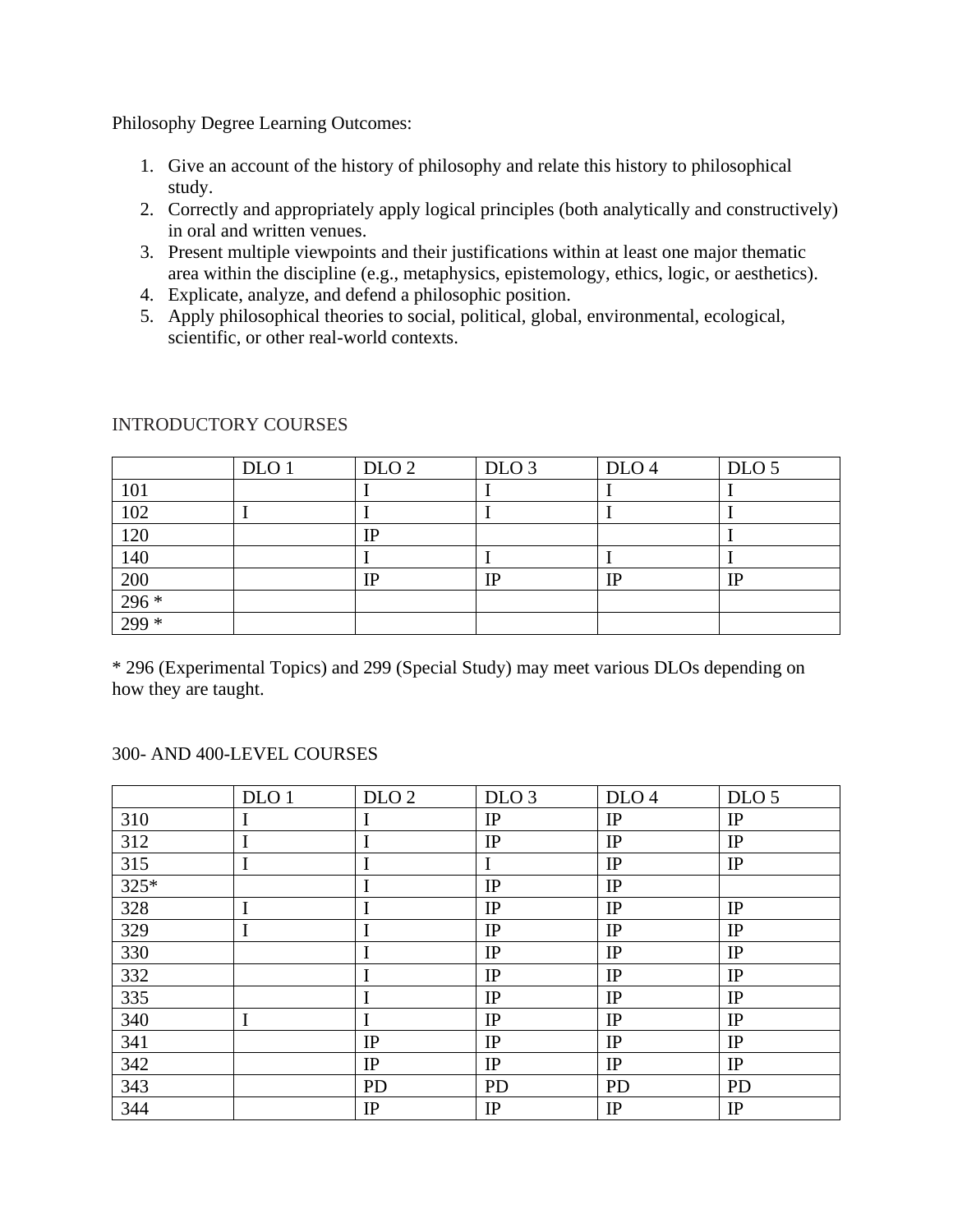| 351                  |    |         | ΙD |           | m           |
|----------------------|----|---------|----|-----------|-------------|
| $\overline{353}$     |    |         | IP |           |             |
| 360                  |    |         | IP |           | TD          |
| $\overline{401A}$    | PD | ТD<br>ш | IP | <b>PD</b> | $_{\rm IP}$ |
| $\frac{401B}{496**}$ | PD | TΠ      | TD | PD        |             |
|                      |    |         |    |           |             |
| 499 **               |    |         |    |           |             |

\* 325 (Major Philosophical Topic) may meet additional DLOs depending on the topic and how it is taught.

\*\* 496 (Experimental Topics) and 499 (Special Study) may meet various DLOs depending on how they are taught.

I = students are introduced to the DLO

 $P =$  students practice the DLO

 $D =$  students demonstrate achievement of the DLO

500-LEVEL COURSES

|         | DLO 1        | DLO <sub>2</sub> | DLO <sub>3</sub> | DLO <sub>4</sub> | DLO <sub>5</sub> |
|---------|--------------|------------------|------------------|------------------|------------------|
| 505     | PD           | <b>PD</b>        | PD               | <b>PD</b>        |                  |
| 506     | <b>PD</b>    | <b>PD</b>        | PD               | <b>PD</b>        |                  |
| 508     | PD           | <b>PD</b>        | PD               | <b>PD</b>        | $\, {\bf P}$     |
| 509     |              | <b>PD</b>        | PD               | <b>PD</b>        | <b>PD</b>        |
| 510     |              | <b>PD</b>        | PD               | <b>PD</b>        | <b>PD</b>        |
| 512     | PD           | <b>PD</b>        | PD               | <b>PD</b>        | <b>PD</b>        |
| 514     | ${\bf P}$    | <b>PD</b>        | PD               | <b>PD</b>        | <b>PD</b>        |
| 515     |              | <b>PD</b>        | PD               | <b>PD</b>        | <b>PD</b>        |
| 516     | ${\bf P}$    | <b>PD</b>        | P <sub>D</sub>   | <b>PD</b>        | PD               |
| 521     |              | <b>PD</b>        |                  |                  | <b>PD</b>        |
| 523     | $\, {\bf P}$ | PD               | PD               | <b>PD</b>        | <b>PD</b>        |
| 530     | $\mathbf P$  | <b>PD</b>        | PD               | <b>PD</b>        | <b>PD</b>        |
| 534     |              | PD               | PD               | <b>PD</b>        | <b>PD</b>        |
| 535     | ${\bf P}$    | <b>PD</b>        | PD               | <b>PD</b>        | <b>PD</b>        |
| 536     |              | PD               | PD               | PD               | PD               |
| 537     | ${\bf P}$    | <b>PD</b>        | PD               | PD               | <b>PD</b>        |
| 538     |              | PD               | <b>PD</b>        | <b>PD</b>        | <b>PD</b>        |
| 555     | <b>PD</b>    | <b>PD</b>        | PD               | PD               | PD               |
| 565     | <b>PD</b>    | <b>PD</b>        | <b>PD</b>        | <b>PD</b>        | <b>PD</b>        |
| $575 *$ | PD           | PD               |                  | PD               |                  |
| 576 *   |              | <b>PD</b>        |                  | <b>PD</b>        |                  |
| $577 *$ |              | <b>PD</b>        | <b>PD</b>        | <b>PD</b>        |                  |
| 578 *   |              | <b>PD</b>        |                  | <b>PD</b>        |                  |
| 596 **  |              |                  |                  |                  |                  |
| $599**$ |              |                  |                  |                  |                  |